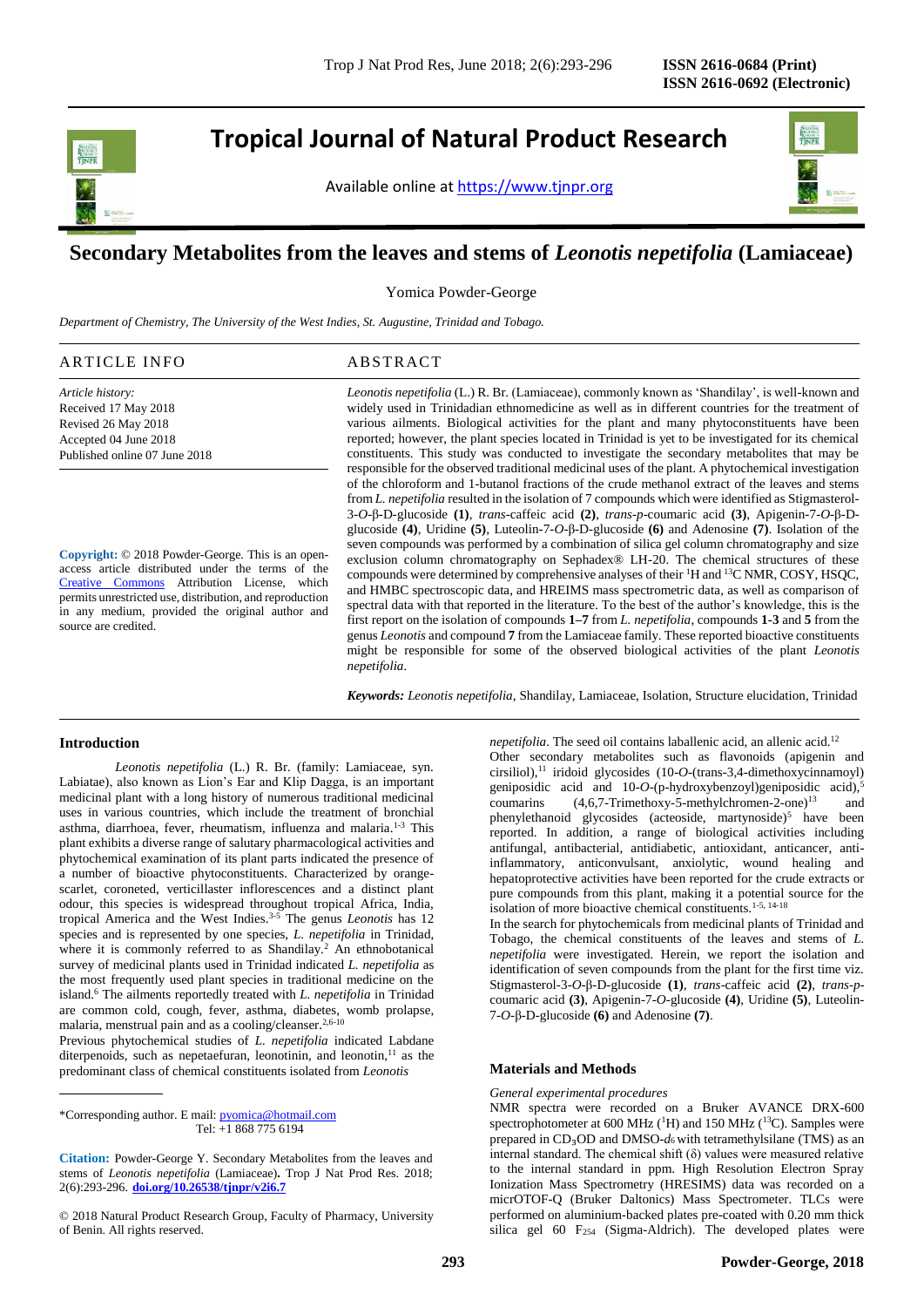visualized by UV light (254/366 nm). Column chromatography (CC) was performed by gravity using glass columns of appropriate sizes with Silica gel 60 Å, 70-230 mesh (Sigma-Aldrich) or Sephadex® LH-20 (Sigma –Aldrich) as the adsorbent. The solvents used for extractions and chromatographic separations were freshly distilled prior to use according to standard procedures.

#### *Collection and identification of the plant material*

The leaves and stems of *L. nepetifolia* were collected from La Horquette Road, Glencoe, Trinidad in August 2013. The sample was identified and authenticated by Ms. Keisha Manuare at the National Herbarium of Trinidad and Tobago, W.I., where a voucher specimen (TRIN. 50158) has been deposited.

#### *Preparation of the extracts*

The combined leaves and stems of *L. nepetifolia* were oven-dried for two days at  $40^{\circ}$ C to obtain 932.8 g of dried sample (leaves and stems). This sample was pulverized in a  $\overline{4}$  L waring blender and exhaustively extracted with methanol, filtered and evaporated at 40°C in vacuo to yield 97.4 g of an oily dark green crude extract. The crude methanol extract was suspended in methanol:water (9:1), defatted with petroleum ether and sequentially partitioned with chloroform ( $3 \times 500$  mL) and 1-Butanol ( $3 \times 500$  mL), affording 16.5 g of chloroform fraction and 14.5 g of 1-Butanol fraction.

#### *Isolation and structural elucidation*

The chloroform fraction was subjected to silica gel column chromatography and eluted with gradient mixtures of Pet. ether:CHCl<sup>3</sup> (20:80, 10:90, 0:100) to yield 8 combined fractions (F1-F8). F6 (8.8 g) was further subjected to silica gel column chromatography and eluted with gradient mixtures of CHCl3:MeOH (98:2, 95:5, 90:10, 85:15) to afford 5 sub-fractions (SF1-SF5). SF2 was obtained as compound **1** (63 mg). SF4 (569 mg) was further purified by silica gel column chromatography with gradient mixtures of Pet. ether:EtOAc (6:94, 0:100) to afford compounds **2** (6.9 mg), **3** (34.8 mg) and **4** (79.3 mg). The 1-butanol fraction was chromatographed over a silica gel column and eluted with gradient mixtures of CHCl3:MeOH (88:12, 80:20) to afford 7 combined fractions (B1-B7). Fraction B4 (1.1 g) was further purified by silica gel column chromatography eluted with CHCl3:MeOH (85:15) to yield ten sub-fractions (SB4-1 - SB4-10). SB4-6 (184 mg) was subjected to size exclusion column chromatography on Sephadex® LH-20 with CHCl<sub>3</sub>:MeOH (95:5) to yield compound **5** (5.7 mg). Fraction B5 (498 mg) was subjected to silica gel column chromatography eluting with EtOAc:MeOH:H2O  $(90:6:4)$  to afford 12 sub-fractions  $(SB5-1 - SB5-12)$ , of which SB5-4 was compound **6** (7.2 mg). SB5-8 (21.9 mg) was purified using size exclusion column chromatography on Sephadex® LH-20 with CHCl3:MeOH (95:5) to give compound **7** (7.3 mg).

The structures of the isolated compounds were elucidated unequivocally by means of spectroscopic experiments, mainly <sup>1</sup>H NMR, <sup>13</sup>C NMR, <sup>1</sup>H-<sup>1</sup>H COSY, <sup>1</sup>H-<sup>13</sup>C HSQC, <sup>1</sup>H-<sup>13</sup>C HMBC and mass spectrometry (MS). All spectroscopic data were also compared with their respective literature data and the isolated compounds were identified as stigmasterol-3-*O-β*-D-glucoside (1),<sup>19</sup> trans-caffeic acid  $(2)$ ,<sup>20</sup> trans-p-coumaric acid  $(3)$ ,<sup>21</sup> Apigenin-7-*O*-glucoside  $(4)$ ,<sup>22</sup> uridine (5),<sup>23</sup> Luteolin-7-*O-β*-D-glucoside (6),<sup>24</sup> and adenosine (7)<sup>25</sup> (Figure 1).

#### **Results and Discussion**

Seven compounds were isolated from the titled plant for the first time. To the best of the author's knowledge, this is the first report on the isolation of compounds **1–7** from *L. nepetifolia*, compounds **1-3** and **5** from the genus *Leonotis* and compound **7** from the Lamiaceae family. This study revealed a qualitative difference in the production of secondary metabolites in *L. nepetifolia* from Trinidad, W.I. compared to the same species from other regions. The ecological function of secondary metabolites is primarily survival of the plant as defense (against microbes, herbivores, viruses or competing plants) and signal compounds (to attract pollinating or seed dispersing animals).<sup>26</sup> These secondary metabolites may have been produced in response to some factor in the external environment of the collected species *L. nepetifolia*. Factors such as physiological variations, geographic variations and environmental conditions influence the production and accumulation of secondary metabolites and account for the significant differences.<sup>27</sup> The

seven isolates are classified as one plant sterol (Stigmasterol-3-*O*-β-Dglucoside), two phenylpropanoids of the hydroxycinnamic acids subcategory (*trans*-caffeic acid and *trans*-*p*-coumaric acid), two flavone glycosides (Apigenin-7-*O*-β-D-glucoside and Luteolin-7-*O*-β-Dglucoside) and two nucleosides (Uridine and Adenosine). Stigmasterol-3-*O*-β-D-glucoside and Apigenin-7-*O*-glucoside were the major compounds isolated from *L. nepetifolia* in the present study. Stigmasterol-3-*O*-β-D-glucoside has been shown to possess antifungal activity against *Aspergillus niger*<sup>19</sup> and apigenin-7-*O*-glucoside exhibited anti-HIV activity.<sup>28</sup> *Trans*-caffeic acid has shown neuroprotective and anti-oxidant effects<sup>20</sup> and *trans-p*-coumaric acid has displayed significant antioxidant and anti-inflammatory properties and is also reported to have potential in the primary prevention of vascular diseases.<sup>29</sup> Luteolin-7-*O*-glucoside has been reported to exhibit antibacterial activity against *Salmonella typhimurium* and antifungal activity against *Alternaria alternata.*<sup>24</sup> Uridine and Adenosine has demonstrated a range of therapeutic activities, such as, antidepressant and anti-inflammatory.<sup>30</sup>

These findings suggest *L. nepetifolia* collected in Trinidad as a potential source of interesting phytochemicals. The presence of these seven constituents may provide some scientific evidence in favour of the traditional medicinal uses of *L. nepetifolia*.

**Stigmasterol-3-***O***-***β***-D-glucoside (1)**: White amorphous powder (63 mg); yielded a positive indication of steroid base on the Liebermann-Burchard test; HRESIMS (positive mode) *m/z* 597.3884 [M+Na]<sup>+</sup> (calcd. for C35H58O6Na, 597.4126); <sup>1</sup>H-NMR (600 MHz, DMSO-*d6*): *δ* 5.32 (1H, br d, *J* = 4.6 Hz, H-6), 5.14 (1H, dd, *J* = 15.2, 8.4 Hz, H-22), 5.02 (1H, dd, *J* = 15.2, 8.4 Hz, H-23), 4.90 (1H, br s, OH-3′), 4.88 (1H, br *s*, OH-2′), 4.45 (1H, br *s*, OH-4′), 4.37 (1H, t, *J* = 6.0 Hz, OH-6′), 4.21 (1H, d, *J* = 7.8 Hz, H-1′), 3.65-2.85 (6 H, m, H-2′, 3′, 4′, 5′ and 6′), 3.42 (1H, m, H-3), 2.36 (1H, m, H-1a), 2.11 (1H, m, H-1b), 2.00-1.00 (16 H, m, H-2, 4, 7, 11, 12, 15, 16 and 28), 1.60 (1H, m, H-25), 1.49 (1H, *m*, H-24), 1.48 (1H, m, H-8), 1.32 (1H, m, H-20), 1.11 (1H, m, H-17), 1.06 (1H, m, H-14), 0.99 (1H, br s, H-9), 0.97 (3H, s, H-19), 0.89 (3H, d, *J* = 6.4 Hz, H-21), 0.85 (3H, d, *J* = 6.8 Hz, H-26), 0.82 (3H, d, *J* = 6.8 Hz, H-27), 0.78 (3H, t, *J* = 7.1 Hz, H-29), 0.65 (3H, s, H-18); <sup>13</sup>C-NMR (150 MHz, DMSO-*d6*): δ 140.5 (C-5), 138.1 (C-22), 128.9 (C-23), 121.3 (C-6), 100.8 (C-1′), 77.0 (C-3), 76.8 (C-3′), 76.7 (C-5′), 73.5 (C-2′), 70.2 (C-4′), 61.2 (C-6′), 56.2 (C-14), 55.4 (C-17), 50.6 (C-24), 49.7 (C-9), 41.9 (C-13), 41.8 (C-12), 38.4 (C-1), 36.9 (C-4), 36.3 (C-10), 35.5 (C-20), 33.4 (C-2), 31.9 (C-8), 31.5 (C-7), 31.4 (C-25), 29.3 (C-16), 24.9 (C-15), 23.9 (C-28), 22.7 (C-11), 19.1 (C-26), 19.0 (C-19), 18.9 (C-27), 18.7 (C-21), 11.72 (C-18), 11.71 (C-29).

*trans***-caffeic acid (2)**: White crystals (6.9 mg); HRESIMS (negative mode)  $m/z$  179.0305 [M-H]<sup>+</sup> (calcd. for C<sub>9</sub>H<sub>7</sub>O<sub>4</sub>, 179.0339); <sup>1</sup>H-NMR (600 MHz, CD3OD): δ 7.53 (1H, d, *J* = 15.9 Hz, H-7), 7.04 (1H, d, *J* = 2.0 Hz, H-2), 6.93 (1H, dd,  $J = 8.1$ , 2.0 Hz, H-6), 6.78 (1H, d,  $J = 8.1$ , H-5), 6.22 (1H, d, *J* = 15.9 Hz, H-8); <sup>13</sup>C-NMR (150 MHz, CD3OD): δ 171.1 (C-9), 149.4 (C-4), 147.1 (C-7), 146.8 (C-3), 127.8 (C-1), 122.8 (C-6), 116.5 (C-5),115.6 (C-8), 115.1 (C-2).

**trans-p-coumaric acid (3):** White amorphous powder (34.8 mg); <sup>1</sup>H-NMR (600 MHz, DMSO-*d6*): δ 7.49 (1H, d, *J* = 15.9, H-7), 7.36 (2H, d, *J* = 8.3 Hz, H-2,6), 6.67 (2H, d, *J* = 8.3 Hz, H-3,5), 6.33 (1H, d, *J* = 15.9 Hz, H-8); <sup>13</sup>C- NMR (150 MHz, DMSO-*d6*): δ 167.4 (C-9), 160.5 (C-4), 145.3 (C-7), 130.7 (C-2,6), 126.4 (C-1), 116.1 (C-3,5), 114.2 (C-8).

**Apigenin-7-***O***-***β***-D-glucoside (4)**: Yellow amorphous powder (79.3 mg); yielded a positive response to the Shinoda test; <sup>1</sup>H-NMR (600 MHz, DMSO-*d*6): *δ* 12.99 (1H, br s, OH-5), 7.93 (2H, d, *J* = 8.1 Hz, H-2′,6′), 6.90 (2H, d, *J* = 8.1 Hz, H-3′,5′), 6.81 (1H, s, H-3), 6.79 (1H, d, *J* = 2.1 Hz, H-8), 6.48 (1H, d, *J* = 2.1 Hz, H-6), 5.18 (1H, d, *J* = 7.2 Hz, H-1″), 4.50-3.20 (6 H, m, H-2″, 3″, 4″, 5″ and 6″); <sup>13</sup>C-NMR (150 MHz, DMSO- d<sub>6</sub>): δ 182.9 (C-4), 164.8 (C-2), 163.2 (C-7), 162.3 (C-4′), 161.8 (C-5), 157.7 (C-9), 129.5 (C-2′,6′), 122.1 (C-1′), 116.6 (C-3′,5′), 105.4 (C-10), 103.4 (C-3), 100.0 (C-1′′), 99.9 (C-6), 95.2 (C-8), 75.9 (C-5′′), 73.6 (C-3′′), 72.5 (C-2′′), 69.5 (C-4′′), 62.9 (C-6′′).

**Uridine** (**5**): Yellow gum (5.7 mg); HRESIMS (positive mode) *m/z* 267.0627 [M+Na]<sup>+</sup> (calcd. for C<sub>9</sub>H<sub>12</sub>N<sub>2</sub>O<sub>6</sub>Na, 267.0588); <sup>1</sup>H-NMR (600 MHz, CD3OD): *δ* 7.99 (1H, d, *J* = 8.1 Hz, H-6), 5.89 (1H, d, *J* = 4.6 Hz, H-1'), 5.68 (1H, d, *J* = 8.1 Hz, H-5), 4.17 (1H, t, *J* = 5.0 Hz, H-2'),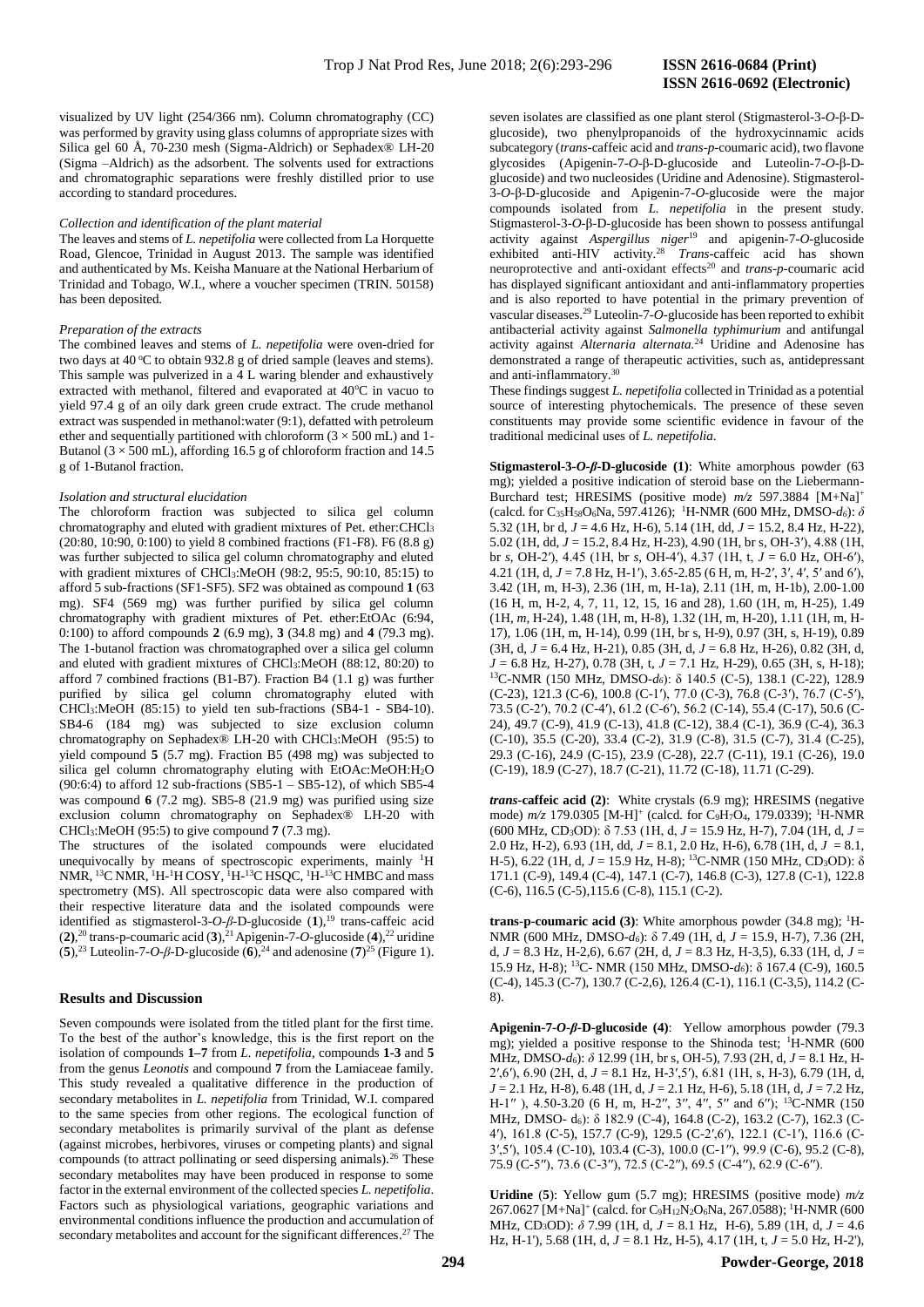**ISSN 2616-0692 (Electronic)** 

4.14 (1H, t, *J* = 5.0 Hz, H-3'), 3.89 (1H, m, H-4'), 3.82 (1H, dd, *J* = 12.2, 2.7 Hz, H-5'a), 3.72 (1H, dd, *J* = 12.2, 3.1 Hz, H-5'b); <sup>13</sup>C-NMR (150 MHz, CD3OD): *δ* 166.1 (C-4), 152.4 (C-2), 142.7 (C-6), 102.6 (C-5), 90.7 (C-1' ), 86.3 (C-4' ), 75.7 (C-2' ), 71.3 (C-3' ), 62.3 (C-5' ).

**Luteolin-7-***O***-***β***-D-glucoside** (**6**, Cynaroside): Yellow amorphous powder (7.2 mg); yielded a positive response to the Shinoda test; HRESIMS (positive mode)  $m/z$  471.0878 [M+Na]<sup>+</sup> (calcd. for C21H20O11Na, 471.0898); <sup>1</sup>H-NMR (600 MHz, DMSO-*d6*): *δ* 13.03 (1H, br s, OH-5), 7.44 (1H, dd, *J* = 8.1, 2.1 Hz, H-6′), 7.40 (1H, d, *J* = 2.1 Hz, H-2′), 6.86 (1H, d, *J* = 8.1 Hz, H-5′), 6.78 (1H, d, *J* = 2.0 Hz, H-8), 6.73 (1H, s, H-3), 6.43 (1H, d, *J* = 2.0 Hz, H-6), 5.08 (1H, d, *J* = 7.6 Hz, H-1″), 3.70-3.17 (6 H, m, H-2″, 3″, 4″, 5″ and 6″); <sup>13</sup>C-NMR (150 MHz, DMSO-*d6*): δ 181.5 (C-4), 164.1 (C-2), 162.7 (C-7), 161.2 (C-5), 156.6 (C-9), 149.7 (C-4′), 145.9 (C-3′), 121.1 (C-1′), 118.9 (C-6′), 115.7 (C-5′), 113.6 (C-2′), 105.2 (C-10), 103.2 (C-3), 99.6 (C-1′′), 99.4 (C-6), 94.5 (C-8), 77.1 (C-5′′), 76.2 (C-3′′), 73.1 (C-2′′), 69.5 (C-4′′), 60.4 (C- $6'$ <sup>'</sup>).

**Adenosine** (**7**): White crystals (7.3 mg); HRESIMS (positive mode) *m/z* 268.1006 [M+H]<sup>+</sup> (calcd. for C<sub>10</sub>H<sub>14</sub>N<sub>5</sub>O<sub>4</sub>, 268.1040); <sup>1</sup>H-NMR (600 MHz, DMSO-*d6*): *δ* 8.35 (1H, s, H-8), 8.13 (1H, s, H-2), 7.34 (2H, br s, H-NH2), 5.87 (1H, d, *J* = 6.2 Hz, H-1'), 5.53 (1H, m, OH-2'), 5.43 (1H, m, OH-5'), 5.27 (1H, br s , OH-3'), 4.61 (1H, t, *J* = 5.6 Hz, H-2'), 4.14 (1H, m, H-3'), 3.96 (1H, m, H-4'), 3.66 (1H, m, H-5'a), 3.55 (1H, m, H-5'b); <sup>13</sup>C-NMR (150 MHz, DMSO-*d<sup>6</sup>* ): *δ* 156.2 (C-6), 152.3 (C-2), 149.2 (C-4), 139.1 (C-8), 119.5 (C-5), 87.8 (C-1' ), 85.9 (C-4' ), 73.7 (C-2' ), 70.8 (C-3' ), 61.7 (C-5' ).

### **Conclusion**

The study revealed that *L. nepetifolia* is rich in phytochemicals, all of which have been reported to exhibit different physiological activities. This study, to the best of the author's knowledge, is the first report on the isolation of compounds **1–7** from *L. nepetifolia*, compounds **1-3** and **5** from the genus *Leonotis* and compound **7** from the Lamiaceae family. These reported bioactive constituents might be responsible for some of the observed biological activities of the plant *Leonotis nepetifolia*. Further validation of the ethnomedicinal usage of different parts of the plants in the management of diseases is warranted.

#### **Conflict of interest**

The authors declare no conflict of interest.

#### **Authors' Declaration**

The authors hereby declare that the work presented in this article is original and that any liability for claims relating to the content of this article will be borne by them.

#### **Acknowledgments**

The author wishes to thank the Department of Chemistry, The University of the West Indies, St. Augustine, Trinidad for providing the necessary facilities to carry out this work and Ms. Keisha Manaure of the National Herbarium of Trinidad and Tobago for plant identification. The author also gratefully acknowledges the contributions to the research of Ms. Rebecca Deonarine, Ms. Sarah Mathura, Mrs. Tahirah Sanderson and Ms. Amanda Rampersad.

#### **References**

- 1. Dhawan NG, Khan AS, Srivastava P. A general appraisal of *Leonotis nepetifolia* (L) R. Br: an essential medicinal plant. Bull Env Pharmacol Life Sci. 2013; 2(8):118-121.
- 2. Veerabadran U, Venkatraman A, Souprayane A, Narayanasamy M, Perumal D, Elumalai S, Sivalingam S, Devaraj V, Perumal A. Evaluation of antioxidant potential of leaves of *Leonotis nepetifolia* and its inhibitory effect on



**Figure 1**: Chemical structures of compounds **1-7** isolated from *Leonotis nepetifolia*.

> MCF7 and Hep2 cancer cell lines. Asian Pac J Trop Dis. 2013; 3(2):103-110.

- 3. Ueda F, Iizuka K, Tago K, Narukawa Y, Kiuchi F, Kasahara T, Tamura H, Funakoshi-Tago M. Nepetaefuran and leonotinin isolated from *Leonotis nepetaefolia* R. Br. potently inhibit the LPS signaling pathway by suppressing the transactivation of NF-κB. Int Immunopharmacol. 2015; 28(2):967-976.
- 4. Imran S, Suradkar SS, Koche DK. Phytochemical analysis of *Leonotis nepetifolia* (L) R. BR. A wild medicinal plant of Lamiaceae. Biosci Discov. 2012; 3(2):196-197.
- 5. Takeda T, Narukawa Y, Hada N. Studies on the constituents of *Leonotis nepetaefolia*. Chem Pharm Bull. 1999; 47(2):284-286.
- 6. Clement YN, Baksh-Comeau YS, Seaforth CE. An ethnobotanical survey of medicinal plants in Trinidad. J Ethnobiol Ethnomed. 2015; 11(1):67.
- 7. Clement YN, Morton-Gittens J, Basdeo L, Blades A, Francis MJ, Gomes N, Janjua M, Singh A. Perceived efficacy of herbal remedies by users accessing primary healthcare in Trinidad. BMC Complement Altern Med. 2007; 7(1):4.
- 8. Lans C. Ethnomedicines used in Trinidad and Tobago for reproductive problems. J Ethnobiol Ethnomed. 2007; 3(1):13.
- 9. Clement YN, Williams AF, Aranda D, Chase R, Watson N, Mohammed R, Stubbs O, Williamson D. Medicinal herb use among asthmatic patients attending a specialty care facility in Trinidad. BMC Complement Altern Med. 2005; 5(1):3.
- 10. Mahabir D, Gulliford MC. Use of medicinal plants for diabetes in Trinidad and Tobago. Rev Panam Salud Pública. 1997; 1(3):174-179.
- 11. Li J, Fronczek FR, Ferreira D, Burandt Jr CL, Setola V, Roth BL, Zjawiony JK. Bis-spirolabdane Diterpenoids from *Leonotis nepetaefolia*. J Nat Prod. 2012; 75(4):728-734.
- 12. Bagby MO, Smith Jr CR, Wolff IA. Laballenic Acid. A New Allenic Acid from *Leonotis nepetaefolia* Seed Oil1. J Org Chem. 1965; 30(12):4227-4229.